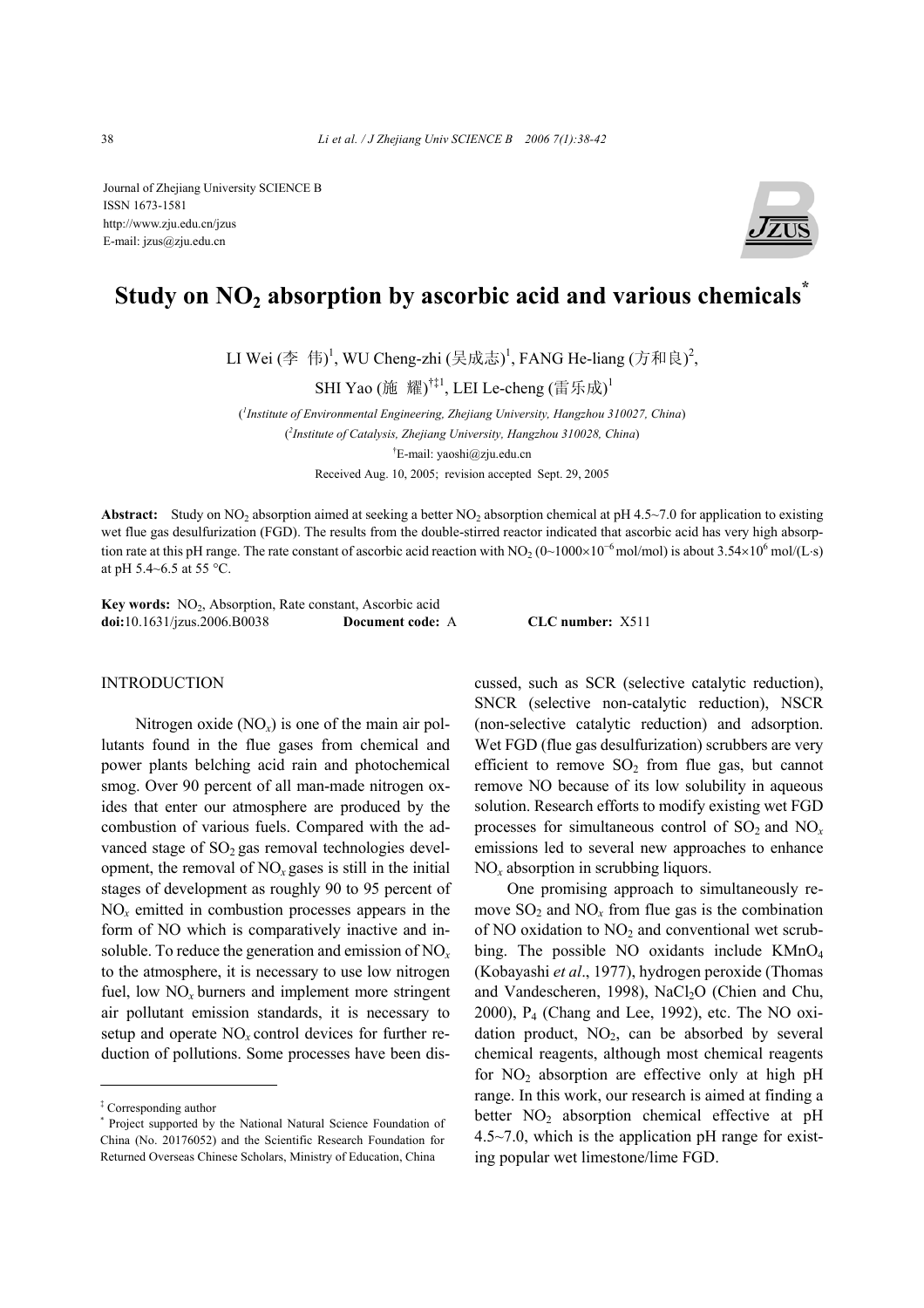# EXPERIMENTAL DETAILS

### **Chemicals**

L-ascorbic acid (99%), thiourea (99%), 2.4 pentanedione (99%), 2.3-pentanedione (97%), barbituric acid (99%), oxalic acid (98%), glyoxal (40 wt%), di(ethline glocal) (99%), were all obtained from Shanghai Chemical Reagent Co., China and used without further purification. The gases used included 5.0%  $NO<sub>2</sub>$  in  $N<sub>2</sub>$  and 99.99%  $N<sub>2</sub>$ . All other chemicals were analytical grade reagents.

#### **Apparatus and procedure**

Experiments on  $NO<sub>2</sub>$  absorption were carried out in a highly characterized double-stirred reactor with a planar gas-liquid interface, which was mentioned in our previous papers (Shi *et al*., 1996; 1997). The double-stirred reactor had a gas-liquid interface that was planar to a close approximation. The reactor was 80 mm in diameter and equipped with four vertical baffles and two stirring blades. A water jacket of the reactor is used to maintain the desired temperature by circulating water from a constant temperature water bath. The reactor had continuous gas flow rate of 1000 ml/min. Five percent  $(V/V)$  of NO<sub>2</sub> was diluted by carrier nitrogen gas. The inlet concentration of NO<sub>2</sub> in this experiment ranged from  $0 \sim 1000 \times 10^{-6}$ mol/mol. All the experiments were conducted with liquid stirring speed of 150 r/min and gas stirring speed of 900 r/min. The experimental setup includes a flue gas simulation system, a double-stirred reactor, and analysis system shown in Fig.1.



**Fig.1 Experimental setup for measurement of NO absorption** 

1, 2:  $\overline{NO}_2$ ,  $\overline{N}_2$  cylinder; 3: Attemperator; 4: Gas flowmeters; 5: Gas/liquid control valve; 6: Driving motors; 7: Stirred cell reactor; 8: Stirring speed controller; 9: Cold trap; 10: Gas analyzer; 11: Entrance of liquid

The liquid phase was a deionized water solution of chemical reagents. The solution pH was adjusted by adding small amounts of concentrated NaOH or  $H_2SO_4$ . The volume of the aqueous solution in the reactor was always 310 ml. For the case of  $SO_3^{2-}$  solution preparation, the deionized water was boiled for 10 min to remove the dissolved oxygen, then cooled down no oxygen atmosphere. All the experiments were performed at 55 °C (normal temperature of conventional wet FGD) in stirring reactor and operated in batch mode. The gas film mass transfer coefficient of the apparatus  $(K_{\text{GNO}_2})$  was  $2.04 \times 10^{-5}$  kmol/  $(m<sup>2</sup>·s)$  and the liquid-side mass transfer coefficient (K<sub>KNO2</sub>) was 3.96×10<sup>-6</sup> kmol/(m<sup>2</sup>·s) (Shi *et al.*, 1996).

The inlet and outlet gas concentration of  $NO<sub>2</sub>$ were measured with a chemiluminescent NO*x* analyzer with independent outputs for  $NO$ ,  $NO<sub>2</sub>$ , and  $NO<sub>r</sub>$ . A cold trap was used to remove moisture before the gas entered the analyzers. During the experiments,  $NO<sub>2</sub>$ , and  $NO<sub>x</sub>$  in the simulated flue gas were examined.

# RESULTS AND DISCUSSION

# **Comparison of NO2 absorption rate by various chemical reagents**

To search for ideal chemical to absorb and reduce  $NO<sub>2</sub>$ , numerous chemicals were tested in the stirring reactor. The  $NO<sub>2</sub>$  absorption rates of various chemicals, including thiourea, urea, sodium sulfide, 2.4-pentanedione, 2.3-pentanedione, barbituric acid, oxalic acid, sodium sulfite, sodium thiosulfate, L-ascorbic acid, glyoxal, di(ethline glocal) and water, were determined with different pH. The results of comparison of the rate of  $NO<sub>2</sub>$  absorption into these chemical reagents with various pH values are depicted in Fig.2.

# **Effect of ascorbic acid concentration on the absorption rate**

Fig.3 shows the effect of the square root of ascorbic acid concentration on the absorption rate. The absorption rate increases linearly increasing ascorbic acid concentration  $(C_{B0})$  from 0~25 mmol/L. On the basis of mass transfer model with chemical reaction, there should be a linear relationship between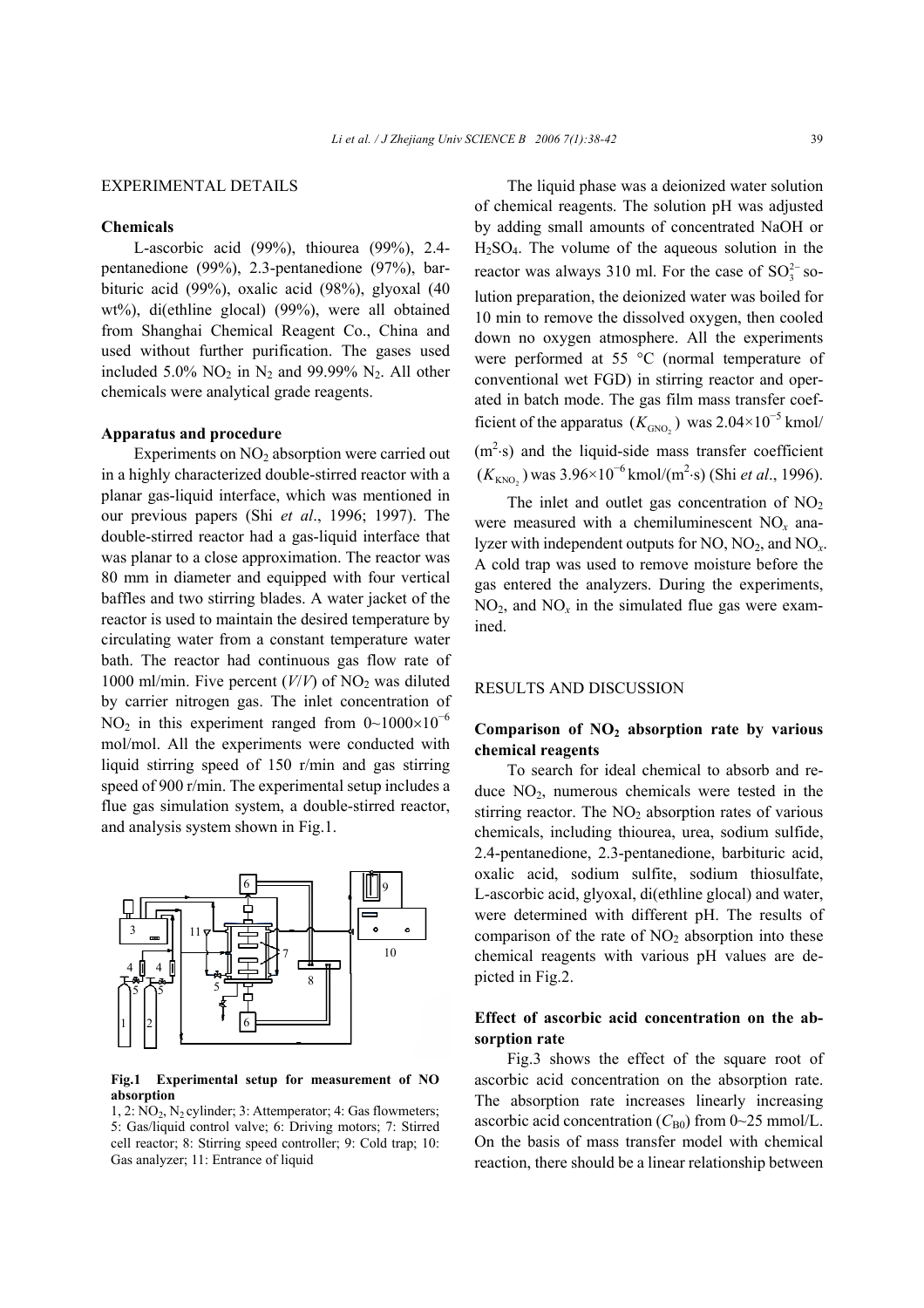

**Fig.2 Effect of the aqueous solution pH on the rate of NO2 absorption by various chemicals**  Gas flowrate: 1000 ml/min; NO: 500×10<sup>-6</sup> mol/mol; C<sub>B0</sub>: 0.05 mol/L; *T*: 55 °C



**Fig.3 Effect of ascorbic acid concentration on the absorption rate** 

*T*: 55 °C; pH: 5.4~6.0; NO: 500×10<sup>-3</sup> mol/mol; Gas flow rate: 1000 ml/min

 $NO<sub>2</sub>$  absorption rate and the square root of the ascorbic acid concentration in a second order reaction (first order with respect to ascorbic acid and first order with respect to  $NO<sub>2</sub>$ ). The prediction was confirmed in the range of low concentration of ascorbic acid, 0~25 mmol/L. When concentration was higher than 25 mmol/L, the absorption rates remained almost steady at  $1.4 \times 10^{-5}$  mol/(m<sup>2</sup>·s), which probably indicated that the reaction was a fast gas-liquid surface reduction during the concentration range.

# **Chemical and physical properties of NO2**

The kinetics and chemistry of  $NO<sub>2</sub>$  absorption into aqueous solution is complicated. Schwartz (1983) reviewed the chemical equilibria in detail, including the Henry's law (solubility) equilibria of the reactive oxides  $NO<sub>2</sub>$  and  $N<sub>2</sub>O<sub>4</sub>$ , etc. Henry's coefficient,  $H_{NO<sub>2</sub>}$ , and the rate of the second-order hydrolysis reaction, *k*2, are two key parameters required for characterizing heterogeneous process involving  $NO<sub>2</sub>$  (g). However, even after numerous studies, uncertainty still exists in the values of these two parameters. Literature values range from  $7\times10^{-8}$ to 2×10<sup>-7</sup> mol/(L⋅Pa) for  $H_{\text{NO}_2}$ , and from 10<sup>7</sup> to 10<sup>8</sup> mol/(L⋅s) for  $k_2$  at 25 °C. These uncertainties are mainly due to the complexity of  $NO<sub>2</sub>$  aqueous interaction.

In our research, the diffusion coefficient of dissolved NO<sub>2</sub> ( $D_{\text{NO}_2}$ ) was taken to be  $3.28 \times 10^{-9}$  m<sup>2</sup>/s (Shen and Rochelle, 1998; Wilke and Chang, 1955) at 55 °C. Henry's coefficient of NO<sub>2</sub>,  $H_{NO_2}$ , was taken to be  $1.4 \times 10^{-7}$  mol/(L⋅Pa) at 25 °C in recent research results of Cheung *et al*.(2000). No existing data on  $H_{\text{NO}_2}$  at 55 °C was found a way must be found to estimate it.

The solubility of gases decreases with increasing temperature. According to the relation of Henry's coefficient and the temperature,  $H_{\text{NO}_2}$  at 55 °C could be estimated by the following Clausius-Clapeyron equation (Manahan, 1999):

$$
Log(C_2/C_1)=(\Delta H/2.303R)\times(1/T_1-1/T_2),\qquad(1)
$$

where  $C_1$  and  $C_2$  denote the gas concentration in water at absolute temperatures of  $T_1$  and  $T_2$ , respectively; ∆*H* is the heat of solution; and *R* is the gas constant. The value of *R* is 8.314 J/(K⋅mol), which gives  $\Delta H$ units of J/mol. However, due to the complexity and uncertainty of ∆*H*, we have to take the data from Cheung *et al*.(2000),  $H_{NO_2} = 1.4 \times 10^{-7}$  mol/(L⋅Pa) at 20 °C and  $2.3 \times 10^{-7}$  mol/(L⋅Pa) at 0 °C, and the Clausius-Clapeyron equation to extrapolate Henry's constant at temperature of 55 °C. Henry's constant of NO<sub>2</sub> at 55 °C is estimated to be  $6.8 \times 10^{-8}$  mol/(L⋅Pa) by the above means.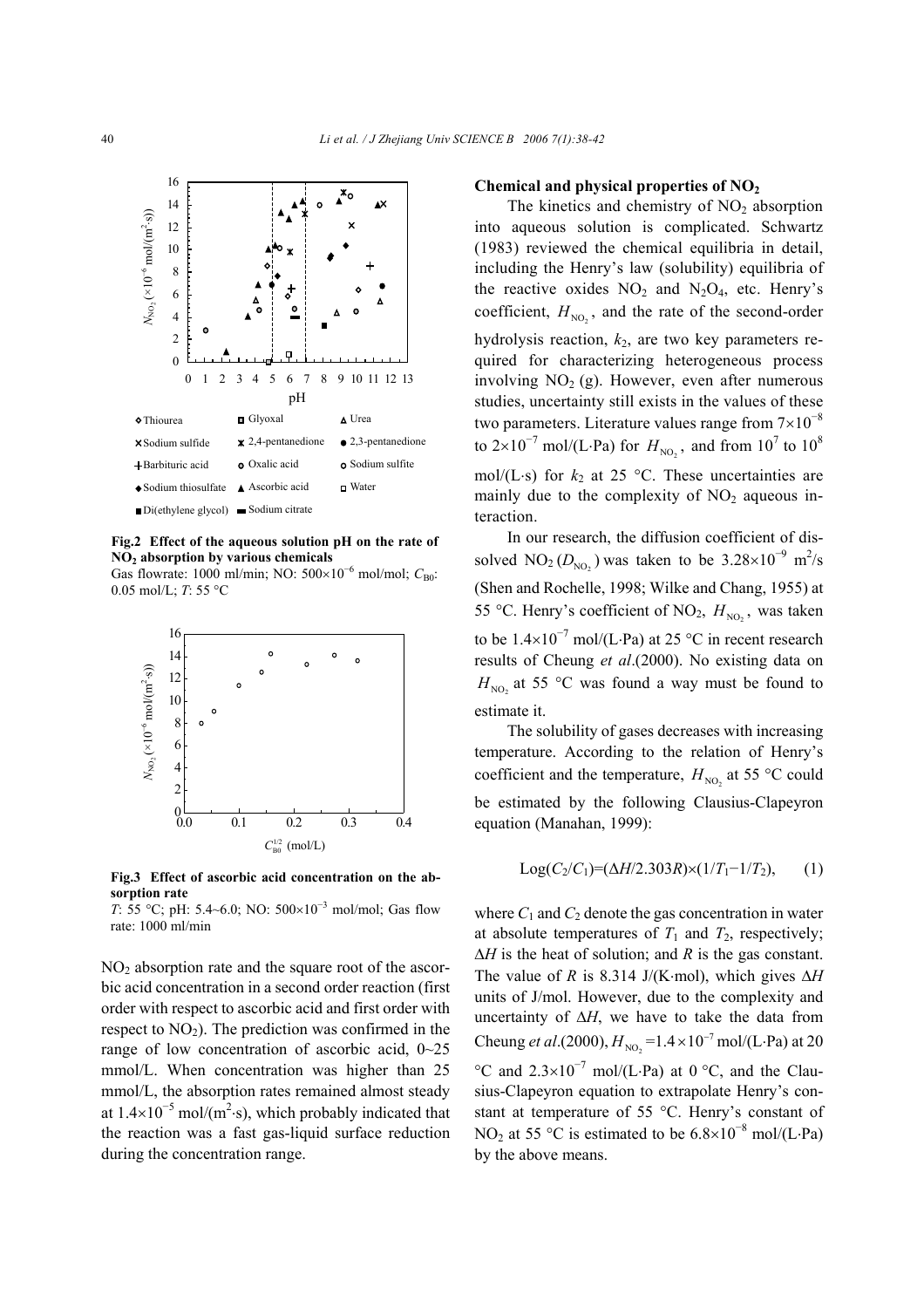#### **Estimate of NO<sub>2</sub> reaction rate constant**

According to Danckwerts theory (Danckwerts, 1970), in fast pseudo-*m*-order reaction, there is linear relationship between the absorption rate and square root of the ascorbic acid concentration if  $C_{B0}$  the concentration of ascorbic acid in the bulk liquid, is much larger than the  $NO<sub>2</sub>$  concentration at the interface, that is:  $N_A \propto C_{B0}$ . To a close approximation, the absorption rate for a pseudo-*m*th order reaction is given by

$$
N_{\rm A} = \sqrt{2k_{m+1}DC_{\rm i}^{m+1}C_{\rm B0}/(m+1)},\tag{2}
$$

where *D* is the diffusivity in liquid phase,  $m^2/s$ ; *m* is the reaction order;  $N$  is the absorbing rate;  $k$  is the rate constant; A is dissolved gas  $(NO<sub>2</sub>)$ ; B is the liquid-phase reactant; i is the gas-liquid interface and 0 is initial value.

Fig.3 shows a linear relationship between the absorption rate and square root of the ascorbic acid concentration of 0~25 mmol/L, which verifies that the value of  $m$  in Eq.(2) should be 1.0. Hence, this absorption is the fast pseudo-first order reaction when the ascorbic acid concentration is 0~25 mmol/L. The reaction rate constants between  $NO<sub>2</sub>$  and ascorbic acid can be obtained from Eq.(2) using the experimental data and the above estimated chemical and physical parameters. The calculating results on reaction rate constants are shown in Table 1. The rate constant of ascorbic acid reaction with  $NO<sub>2</sub>$  is about  $3.54\times10^{6}$  mol/(L⋅s) at pH 5.4~6.5 at 55 °C.

The chemistry of  $NO<sub>2</sub>$  absorption into aqueous phase of  $SO_3^{2-}$  or other reagents is complicated. The reduction of  $NO<sub>2</sub>$  was found to be first order with respect to  $SO_3^{2-}$  and first order with respect to  $NO_2$  by Takeuchi *et al*.(1977). Shen and Rochelle (1998) indicated that the reactions between  $NO<sub>2</sub>$  and sulfite  $(SO_3^{2-})$ , bisulfite  $(HSO_3^{2-})$  and thiosulfate  $(S_2O_3^{2-})$ were first order in  $NO<sub>2</sub>$  concentration. Their rate constants at 55 °C in this work and in other reports are also listed in Table 1.

|  | Table 1 Values of $NO2$ reaction rate constant, $k2$ |  |  |
|--|------------------------------------------------------|--|--|
|--|------------------------------------------------------|--|--|

| Reagent                             | Investigator             | $k_2$ , mol/(L·s)    |
|-------------------------------------|--------------------------|----------------------|
| Ascorbic acid (pH $5.4\neg 6.5$ )   | This work                | $3.54 \times 10^{6}$ |
| $SO_3^{2-}/HSO_3^{2-}$ (pH 5.4~6.5) | This work                | $1.05\times10^{6}$   |
| Sodium thiosulfate (pH $5.4~6.5$ )  | This work                | $3.37\times10^{5}$   |
| $SO_3^{2-}$                         | Shen and Rochelle (1998) | $1.12\times10^{6}$   |
| $HSO32-$                            | Shen and Rochelle (1998) | $2.8 \times 10^{4}$  |
| $S_2O_3^{2-}$                       | Shen and Rochelle (1998) | $5.4 \times 10^3$    |
| $SO_3^{2-}$                         | Takeuchi et al. (1977)   | $6.6 \times 10^{5}$  |

#### **CONCLUSION**

The results from the double-stirred reactor indicated that ascorbic acid has very high absorption rate at the wet limestone/lime FGD pH 5.0~7.0, the order of NO<sub>2</sub> absorption rate is as follows, ascorbic acid>2.4-pentanedione> $SO_3^{2-}/HSO_3^{2-} > S_2O_3^{2-} > 2.3$ -pe ntanedione>barbituric acid>thiouera>oxalic acid> glyoxal>citrate> $H_2O$ . The calculated results on reaction rate constant of ascorbic acid reaction with  $NO<sub>2</sub>$ is about  $3.54 \times 10^6$  mol/(L⋅s) at for pH 5.4~6.5 at 55  $\rm{^{\circ}C}.$ 

#### **References**

Chang, S.G., Lee, G.C., 1992. LBL PhoSNOX process for

combined removal of SO<sub>2</sub> and NO<sub>x</sub> from flue-gas. *Environ. Prog.*, **11**(1):66-73.

- Cheung, J.L., Li, Y.Q., Boniface, J., Shi, Q., Davidovits, P., 2000. Heterogeneous interactions of  $NO<sub>2</sub>$  with aqueous surfaces. *J. Phys. Chem. A*, **104**:2655-2662. [doi:10.1021/ jp992929f]
- Chien, T.W., Chu, H., 2000. Removal of SO<sub>2</sub> and NO<sub>x</sub> from flue gas by wet scrubbing using an aqueous  $NaClO<sub>2</sub>$  solution. *J. Hazard. Mater*., **80**:43-57. [doi:10.1016/S0304- 3894(00)00274-0]
- Danckwerts, P.V., 1970. Gas-Liquid Reaction. McGraw-Hill, New York.
- Kobayashi, H., Takezawa, N., Niki, T., 1977. Removal of nitrogen oxides with aqueous solutions of inorganic and organic reagents. *Environ. Sci. Technol.*, **11**:190-192. [doi:10.1021/es60125a011]
- Manahan, S.E., 1999. Environmental Chemistry, 7 Ed., Lewis Publishers, USA.